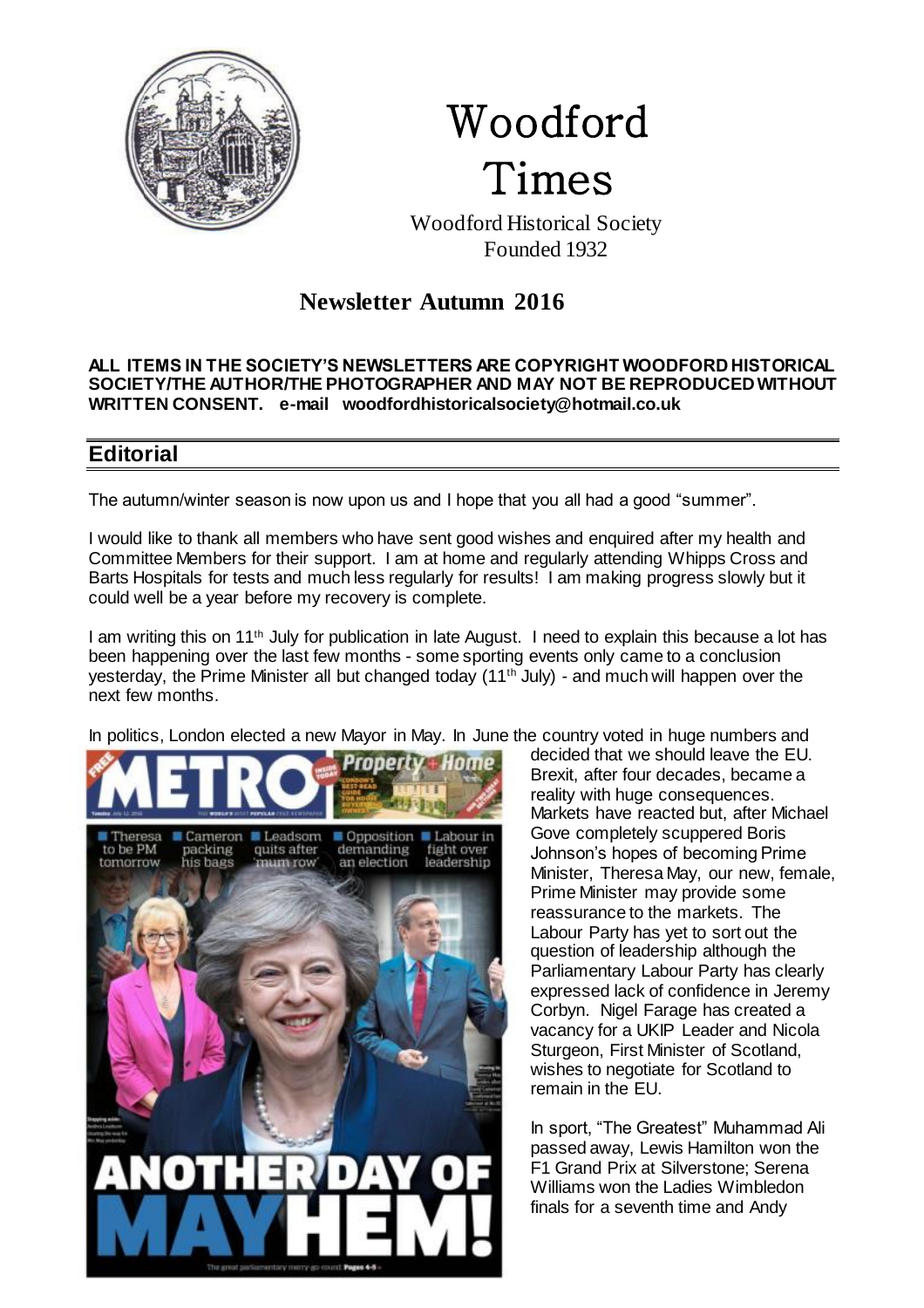Murray won the Men's Finals for a second time; Portugal won the UEFA Euro 2016 Final (Portugal v France).

Sir John Chilcot presented his long awaited report on the Iraq invasion in 2003, in July, which concluded that the UK chose to join the invasion before all peaceful options for disarmament had been exhausted.

July 1<sup>st</sup> marked the Centenary of the start of the Somme Campaign. That day in 1916 was the first of the 141 day Campaign that exacted such an unprecedented toll in human life.

On 12<sup>th</sup> June the Queen's 90<sup>th</sup> Birthday was marked with a picnic lunch on the Mall and the Duke of Edinburgh celebrated his 95<sup>th</sup> Birthday on 10<sup>th</sup> June.

I am grateful to Felicity Banks, Jill Hicks, Janet Lovell and Pat Smith for arranging an interesting and varied programme of visits during the summer "recess" which was very well supported and hopefully enjoyed by members.

Everyone who asked for tickets for the 'New Year Concert' has been allocated those tickets for which they applied. No more tickets are available. If you want to check your allocation or if you need to change your reservation, please contact me (John Lovell - tel. 020 8505 3640) as soon as possible. Tickets will be distributed at our December meeting - if you will not be able to collect them, please let me have a stamped and addressed envelope.

Last but certainly not least, I would like to thank Georgina Green for putting together this newsletter during my 'indisposition.' I really am most grateful to her for her help and support. I hope that you will enjoy the contents.

John Lovell

#### **Remembering Dorothy Brooks & Roland Buggey** by Peter Lawrence

It's with sadness that I report the recent passing of Dorothy Brooks and Roland Buggey, two stalwarts of our Society in the last two decades of the 20<sup>th</sup> century.

When I joined in the mid 1980s, Dorothy had taken over as Secretary after the demise of Miss Marjorie Smith who had guided WHS from its creation in 1932, through the wartime interregnum and seamlessly into the post war period and beyond. During that time she created a large archive that she stored at her home which, at her passing, created a problem of storage and care. Dorothy successfully negotiated with the then Passmore Edwards Museum at Stratford to take the collection into safe custody where it remained until the Local History facility was opened at Ilford Central Library. Dorothy loyally supported our Society until she moved away but long before that, as a token of thanks, she was made a Vice-President. Dorothy made it quite clear to me on several occasions that she was not an historian but her quiet efficiency as Secretary made her a very valuable member. I also remember when she bowed out of the Committee, how much she encouraged me to take the Society forward.

Roland Buggey was also a member of the Committee and when I joined the inner sanctum in 1987, several meetings were held at his house in Broomhill Road. I remember being impressed with the large collection of Woodford prints and collectables. His hobbies included researching local war memorials, collecting medals and metal tokens. He gave talks to WHS on both subjects. He and Edna were members of Derby Road Methodists as was our former President, Ernest Fulcher. We had many things in common to talk about as he had lectured to Cadets at Hendon Police College and served as a Special Constable in the City of London. He organised walks in London including a memorable tour of Spitalfields which included a visit to the abandoned synagogue in Princelet Street. Spitalfields was one of Roland's favourite parts of London, as it is one of mine. Several WHS publications included his drawings and maps and as he had his own printing press, he produced the annual programme sheets and membership cards. At the passing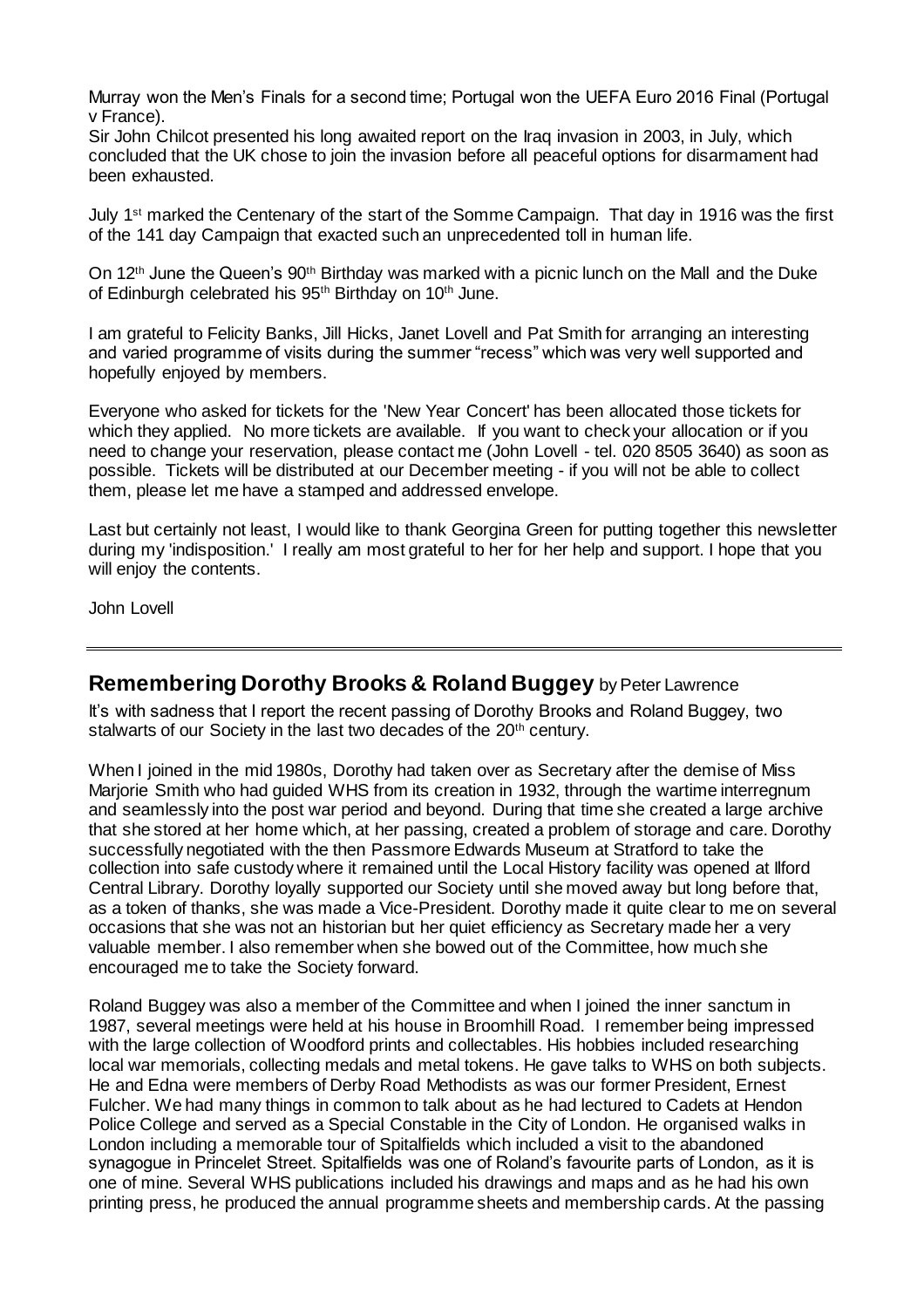of our President, Ernest Fulcher, it was the most natural of progressions to make Roland the new President.

In 1995 he and Edna moved from Woodford to their large Victorian house in Diss, on the Norfolk / Suffolk borders. I remember visiting them for the first time and it was like walking into a larger version of their Woodford Green address – collectables everywhere. Those of you who follow TV programmes such as "Flog It" and "Bargain Hunt" might have seen Roland's face pop up from time to time when the programmes used the auctions rooms at Diss where he was regular browser and buyer.

Whilst members only saw Roland at the AGM, he and Edna carried on their interest in local history in their newly adopted town and became members of the Friends of Diss Museum and Diss Methodist church where Edna continued her ministry. It's also where I've given several talks over the years to groups so similar to those in Woodford and therefore kept in touch.

Whilst nothing lasts forever, it is still a sad moment when I realise that with Dorothy and Roland's passing, for Woodford Historical Society, it really is the end of an era.

Peter Lawrence, President of WHS, May 2016

#### **Somme Centenary**

The centenary of the first day of the battle of the Somme  $(1^{st}$  July until  $18^{th}$ November 1916) is being remembered this year and we are delighted that Mark Smith, well known as the Arms and Militaria expert on 'Antiques Roadshow' is returning to present a talk to the Society on 21st November entitled 'Two Years in the Making – Ten Minutes in the Destroying – the story of Kitchener's New Army on the Somme'.



Mark Smith

# **Redbridge and the First World War**

Redbridge Museum has launched a new website to coincide with the first day of the battle of the Somme. This explores the impacts of the First World War on Ilford, Wanstead and Woodford with photographs and descriptions of all the memorials in the borough, biographical information about



the men commemorated by the memorials and a catalogue of the collections relating to the war held by the Museum / Information & Heritage. This website, supported by a grant from the Heritage Lottery Fund, is the final part of the Museum's First World War centenary programme which has included an exhibition and a recently published book *Redbridge and the First World War* by Gerard Greene.

On page 33 of the book Gerard mentions that the Rector of St.Mary's at Woodford displayed a list of 250 men who were serving in the armed forces. He highlights Charles Cracknell of Carnarvon Road, South Woodford, who volunteered and landed in France in May 1915 and who died at The Somme aged just 20.

To find out more visit [www.redbridgefirstworldwar.org.uk.](http://redbridge.us9.list-manage.com/track/click?u=ba0b3a3d80fd903b9315af811&id=c5b21d44e8&e=f2514b3c7f)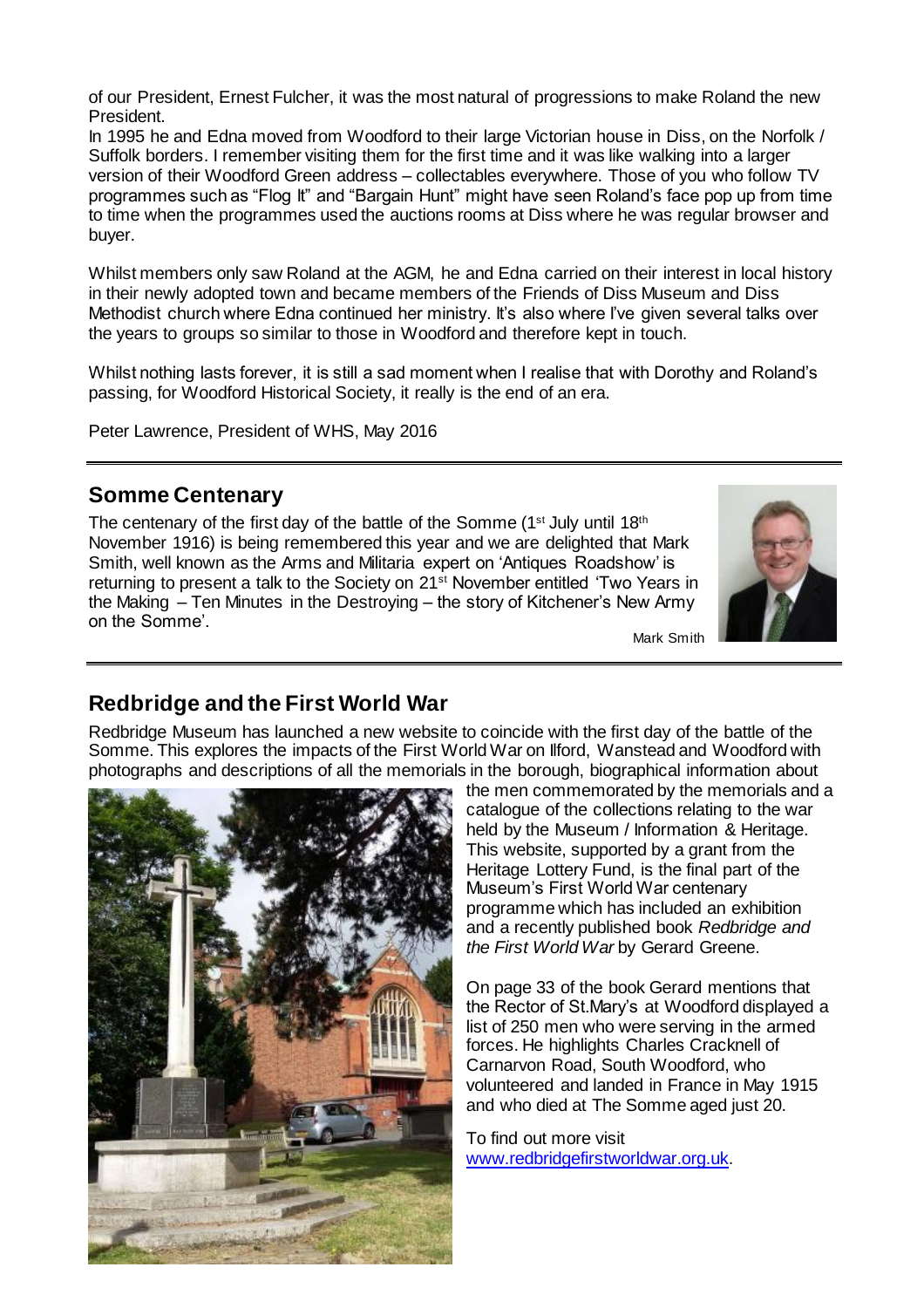The Woodford War Memorial in front of St Mary's church was unveiled on 11<sup>th</sup> December 1920 and lists 73 men of the parish killed in the Great War.

#### (Photo Georgina Green)

#### **Zeppelins** by Alan Simpson

For nearly three years, gigantic airships flew above East London homes at night *en route* to bombing London. They became known as Zeppelins <sup>1</sup>, large German military airships built around a rigid skeleton of aluminium or wood. Within this were many cells containing nearly one million cubic feet of lighter-than-air, but highly flammable, hydrogen gas. Zeppelins were able to carry loads of around nine tons, reaching speeds of up to 50 mph. Crews numbered up to 22 men.

Flying a Zeppelin was more like sailing a ship than piloting an aeroplane. The captain stood with the watch officer and control-surface operators in the command gondola. There they maintained the airship's altitude and course with two nautical-style steering wheels. The captain gave orders through a speaker tube. With no real navigational instruments, crews found their way by using maps and recognizing landmarks on the ground. They relied on railway tracks, the lights of towns, or the sheen of rivers, lakes and reservoirs to guide them towards their targets.

When the First World War broke out, no British antiaircraft (AA) gun was capable of hitting a Zeppelin, and the country's military resources could provide no proper defence against aerial attack. However, as the war progressed, a co-ordinated defence system combining AA guns, searchlights, observation posts, barrage balloons and airfields was built up, much of it in southwest Essex.

The majority of bombs dropped by Zeppelins were incendiaries, but although these caused material damage, loss of life was comparatively light from fires. Zeppelins were incapable of targeting positions accurately. Even when airships were able to find London, it was impossible for them to aim at specific buildings. Consequently, many of their bombs were wasted, falling at random across south-west Essex.

It was on 31<sup>st</sup> May 1915 that the first zeppelin raid on

 $\overline{a}$ 

London was carried out, some of the bombs falling in Leytonstone. There were several more raids in August and September, and then more in 1916. Miss Winifred Adams vividly remembers the zeppelins passing over Snaresbrook:

You could see the Zeppelins quite distinctly when they went by, especially if there was a moon up. They'd look like a big cigar in front of the moon, with a basket hanging down underneath. They'd drop their bombs from that. I remember one of the first air-raids. I was staying with my grandmother in Dunedin Road, Leyton, and a bomb came down in the next garden to ours. It made a hole about 3 - 4 feet across and everyone came to see it. It could have done quite a bit of damage if it had hit a building because of the force with which it came down. When there was a zeppelin raid you didn't get a siren warning, but a policeman used to come round knocking on the doors saying "Lights out, lights out - raid on, keep in". Later, if they thought of it, they came round and told us it was all clear. The



Photograph taken by Mr H Scott-Orr of Woodford Green on 13 October 1915 which shows a Zeppelin approximately over Ilford. Note the spire of the Congregational church in Broomhill Road. (Photo Alan Simpson's collection)

<sup>&</sup>lt;sup>1</sup> There were several different types of German airship in use during the war, of which the Schütte-Lanz operated by the army and the Zeppelin by the navy were the most prevalent. All the types soon became known generically as 'Zeppelins'.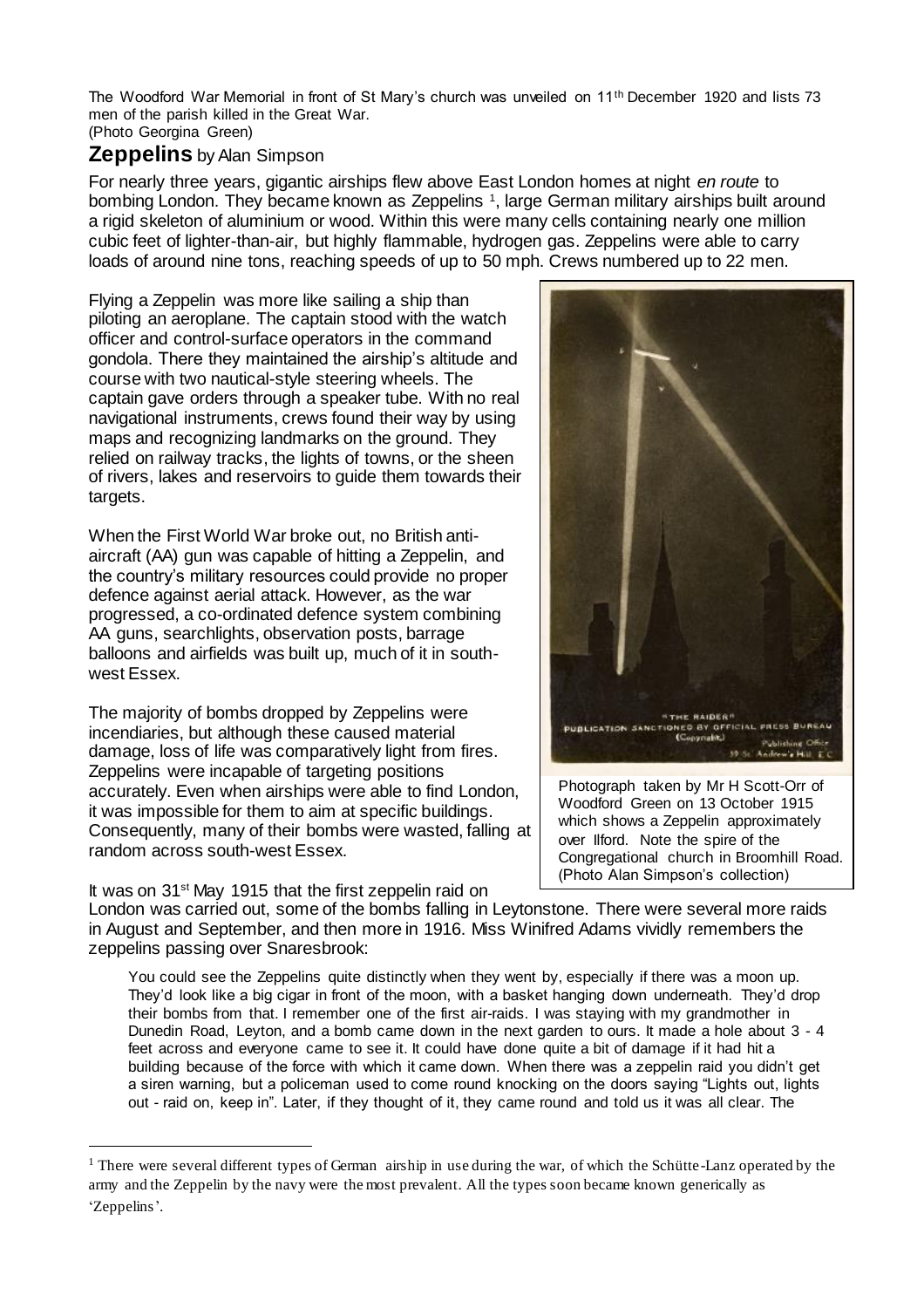raids weren't frequent, and it was quite exciting really.<sup>2</sup>

As the war progressed, the Zeppelins faced increasing losses for diminishing returns. In 54 raids on Britain, Zeppelins dropped less than 200 tons of bombs, injuring 1,358 people, and killing 577. Only nine of these raids reached London, killing 181 people and injuring 504.

Residents across east London were witness to the destruction of the first airship shot down over British soil. This was Shütte-Lanz SL11, destroved on the night of 2<sup>nd</sup>/3<sup>rd</sup> September 1916 by 2<sup>nd</sup> Lieutenant William Leefe Robinson flying from Suttons Farm airfield; Robinson was awarded the Victoria Cross for his bravery. The airship crashed at Cuffley, Hertfordshire and reports suggest that when SL11 exploded, the light was so bright it could be seen over a radius of 60 miles. Harold Webster, who lived in Walthamstow, remembered witnessing this:

I have a small piece of the zeppelin that came down at Cuffley. My dad (who worked near Fleet Street) got it from one of the journalists who went there. It was brought down by a Lieut. Robinson who dropped a fire bomb on it from his aeroplane and set light to it. I was about 16 at the time and was near the Bakers Arms, looking towards the south, watching the zeppelins go over. We got one or two over most nights by then; usually they would drop their stuff and then go, but sometimes they would seem to hang still in the sky for a long time before moving off, and the searchlights would try to locate them. That night, as we watched we suddenly realised that all the windows on the other side of the street had turned blood-red. So we rushed across the road, looking back and then we saw it, all on fire with bits falling off in flames. It was fantastic the light it made.

This Cuffley Zeppelin was the first to be brought down in this country, and the sight of it on fire seems to have been remembered by everyone who saw it. To some who watched them crash it was an occasion to celebrate, others were haunted by the thought of the crewmen inside, who did not have parachutes in those days. Norman Russell, from Highams Park:

The zeppelin was slowly floating along, getting lower and lower, a long envelope of flames. It took some little time to finally come down, after it was set on fire. We thought, as boys, that the bits which were seen falling off it were members of the crew jumping out, but some people said it was bits breaking off the structure. However, I can remember a picture in the newspaper a day or two later, of where the commander of the zeppelin fell in the soft mud and made an indentation, with his arms and legs spread out. After it happened a few times, they gave up sending the zeppelins over.

Three more Zeppelins were brought down soon after. The night of 23<sup>rd</sup>/24<sup>th</sup> September 1916 was a very successful one as both L32 and L33 were shot down over Essex: L32 by  $2^{nd}$  Lieutenant Frederick Sowrey of the RFC; and L33 by AA fire. Then Zeppelin L31 was destroyed when shot down at Oakmere Park, Potters Bar on the night of 1<sup>st</sup>/2<sup>nd</sup> October by 2<sup>nd</sup> Lieutenant Wulstan Tempest. After this the enemy relied on aircraft to bomb London.

© Alan Simpson, 20th May 2016

 $\overline{a}$ 

Alan Simpson is the author of *Air Raids on South-West Essex in the Great War: Looking for Zeppelins at Leyton* (Published by Pen & Sword, price £19.99)

The promotional material says: "In the years since the Great War a wealth of literature has been published on London's first air raids and about the defence network that grew up around the metropolis, but what happened in the capital's eastern suburbs and the nearby Essex countryside has received less coverage. This book attempts to put that right, looking at the area which, in 1914, was part of south-west Essex, but now comprises the London Boroughs of Waltham Forest, Redbridge, Havering, Newham, and Barking & Dagenham ..."

I first came across Alan because he contacted me in 2012 and asked if he could quote from my book *Keepers, Cockneys & Kitchen Maids* (published in 1987). As he has included a fair bit of my material, Alan gave me the opportunity to read an early draft of his book in case I wanted him to

<sup>2</sup> *Keepers, Cockneys and Kitchen Maids* Edited by Georgina Green (1987) extracts quoted are on pages 45-8.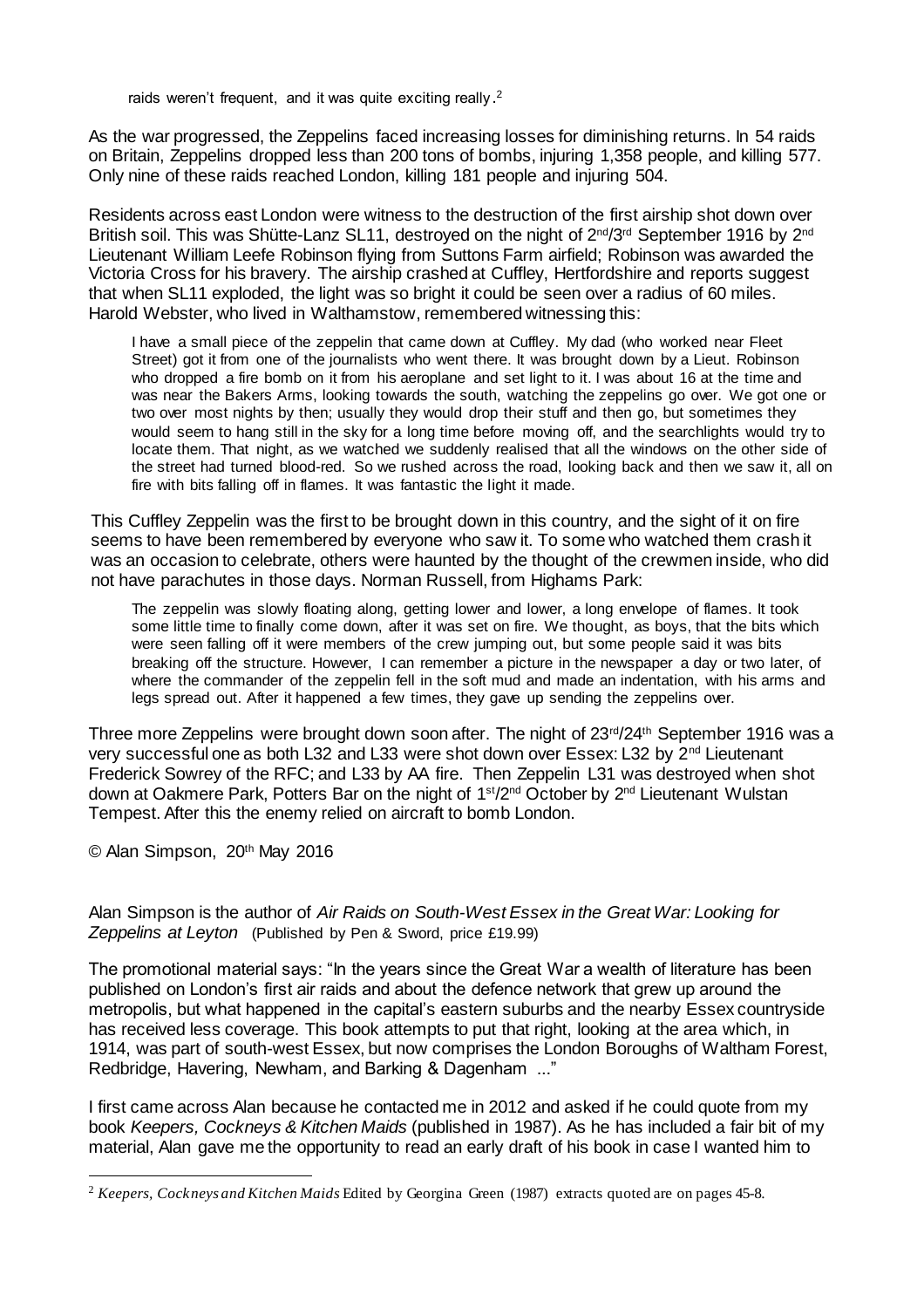amend anything. I found it very interesting and was impressed by the amount of research he had included while still producing a readable text.

Georgina Green

## **Zeppelin display – Museum of London** by Janet Lovell

Alan Simpson's fascinating and well researched article about Zeppelin attacks makes fascinating reading and links with a recent illustrated display at the Museum of London. Too often, perhaps, we walk quickly around the high level walkway to the entrance of the museum, failing to pay appropriate attention to the very interesting and varied displays which are attached to the walls behind the seating areas. The recent display about Zeppelins provided further insight into experiences during WW1.

The concept of the craft, developed by Count Ferdinand von Zeppelin, led to the development of the war machines which were so quiet and could fly so high above our defences. The first successful raid was on 19<sup>th</sup>/20<sup>th</sup> January 1915 over Great Yarmouth and Kings Lynn, but the first raid on London on 31<sup>st</sup> May 1915, referred to by Alan Simpson, hit Stoke Newington, Shoreditch, Hoxton, Stepney and Leytonstone, this led to reports of attacks on German bakers in the area. In July 1915 the Kaiser sanctioned unrestricted attacks on London.

It was known that there were navigational issues with the craft and the British Government permitted only official statements about the bombed sites, prompted by the German reports that docks had been hit, which was untrue.

The German army was equipped with 11 Zeppelins at the beginning of the war. In London, guns were mounted on the roof of the Foreign Office in Whitehall and the lake in St James Park was drained to prevent reflection lighting the way to Buckingham Palace. Our defence system grew. In September 1915 there were 12 guns in fixed positions in defence of London's built-up area, but by November of the same year there were 49. The first mobile artillery defence system was initiated, following the order for 77mm cannon from France in March 1916. By the middle of that year, England was defended by 271 anti-aircraft guns and 258 searchlights.

In relation to aerial defence, BE2c fighters were redeployed to Chelmsford and Joyce Green, Kent, in September 1915 to 'decrease the time taken to mobilise'.

The Zeppelins were flammable and unreliable, with weather having a significant impact on driving them off course, resulting in inaccuracy of bombing. June 1916 saw our fighter pilots armed with the incendiary rounds which could destroy Zeppelins by igniting the gas in the balloons, in addition to aiming at the fuel tanks. Zeppelins were in decline.

# **Woodford Memories of collecting Zeppelin 'souvenirs' - 1916 Salway Hill**

by Clause Chester Dymoke Seggins in a letter to Reginald Fowkes in 1989.

A large house (Salway Lodge) opposite the Cricketers Public House was taken over by the Royal Flying Corps for use as a residence or billet, for their personal use. Rolestones the bakers used to supply bread and cakes for them. I was very friendly with the grandson of the founder of the business and occasionally I would help him deliver the goods using a large wicker basket. We gained access by using the public footpath which ran by the side of the lodge. Between this path and the shops, at the beginning of Elfrida Parade, the ground slopes sharply from the High Road footpath. This hollow was at one time used as a dumpsite and filled with wreckage from a shot down Zeppelin. I must confess that on our way home we put several pieces of the aluminium framework in our baskets and took them home as souvenirs and I still retain quite a number of these pieces today.

[This hollow is now occupied by the flats and houses of Clementine Walk.. - Editor]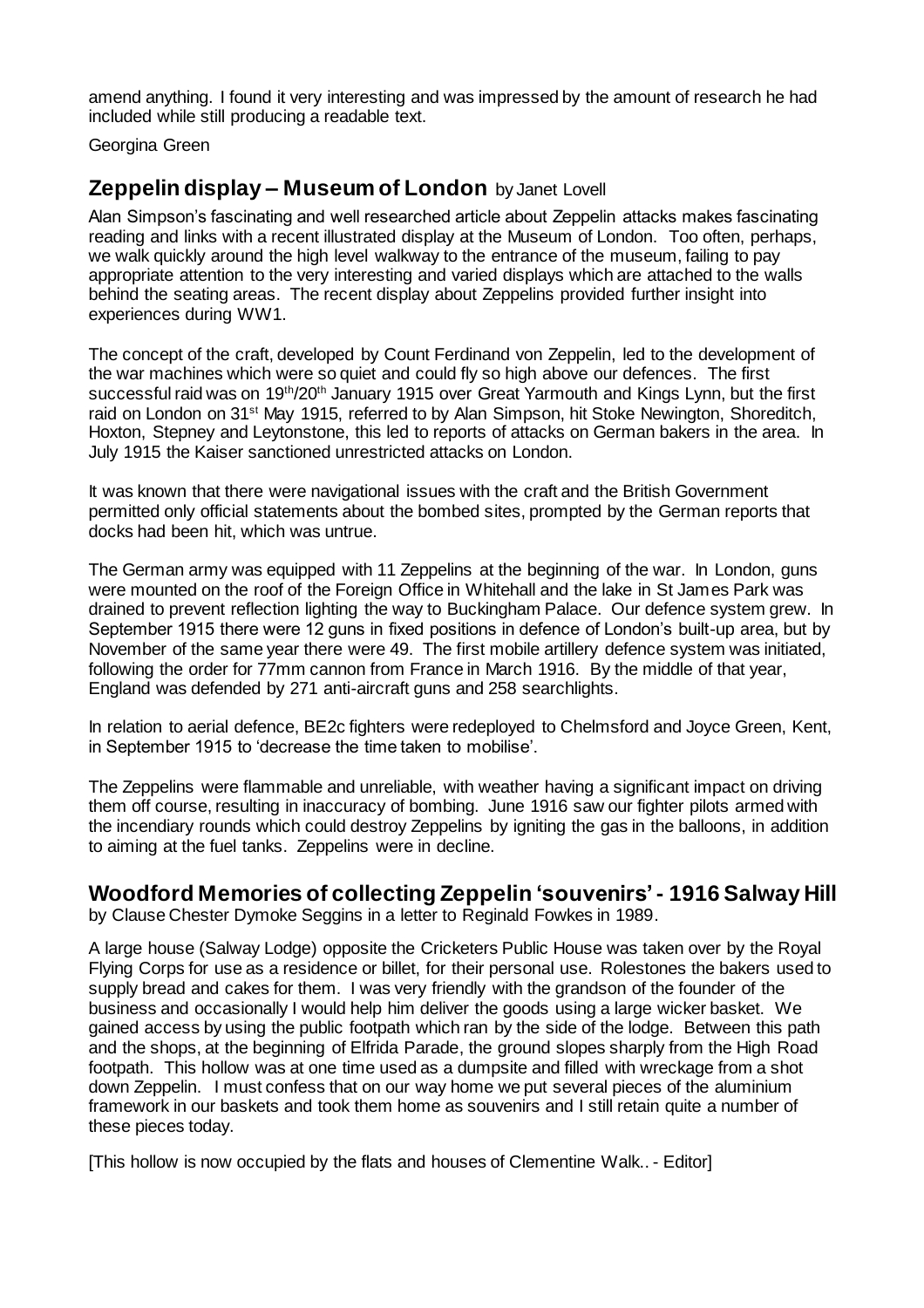See *Woodford Village to Suburb* by Margery Smith (1982, revised edition 2007) pages 18-19 for more information about Salway Lodge which took its name from the Salway Family, and Richard Salway who was a Turkey merchant and Director of the Bank of England. The information given here, along with new research was included in an article by Georgina Green in the WHS newsletter, Autumn 1997, pages 6-7. However, Georgina has recently come across new, contradictory, information and this is included in the following two articles.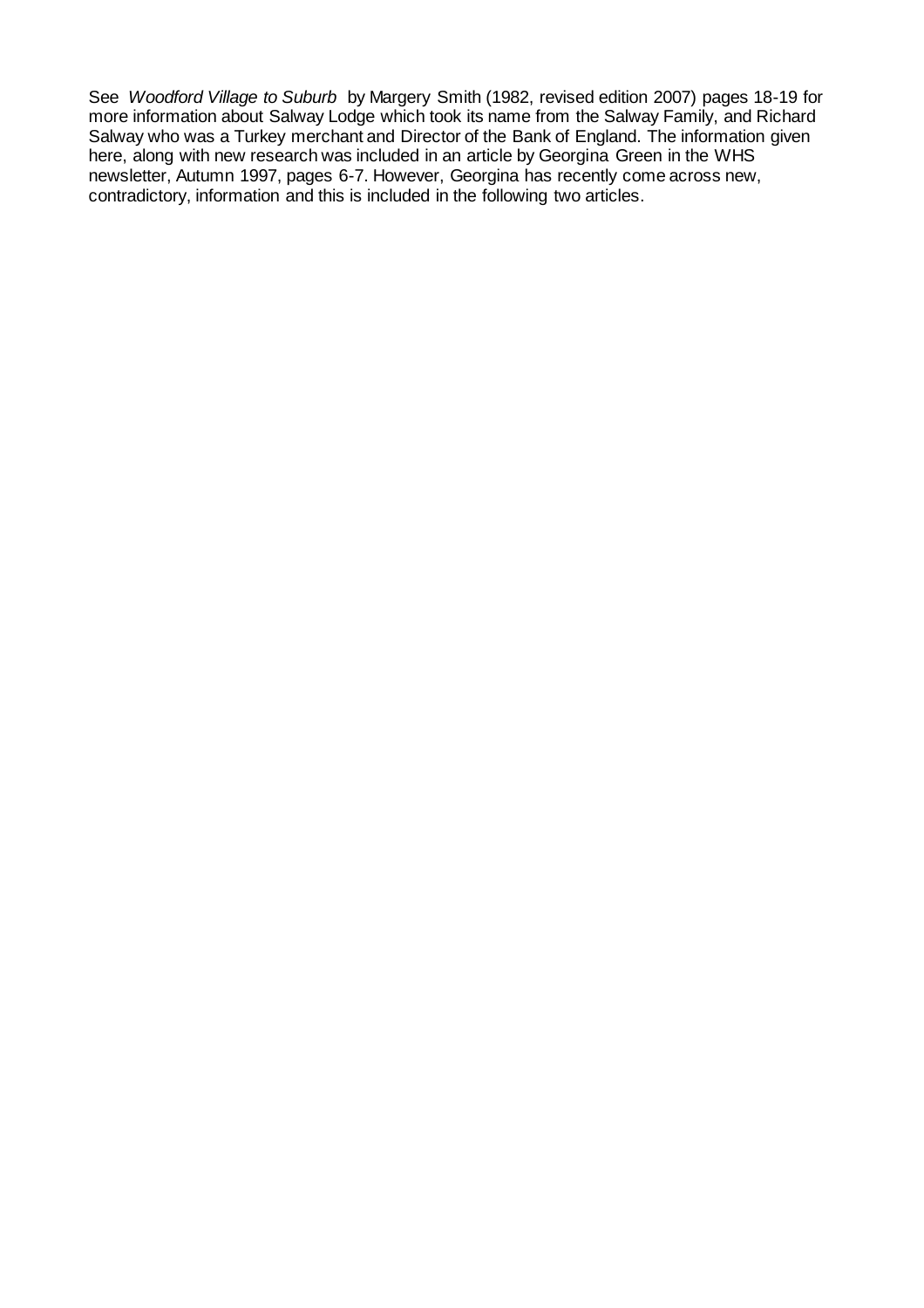# **The Robinsons' house at Woodford** by Georgina Green

In February 2011 I was asked if I could help locate a house in Woodford which had been the home of the Robinson family in the 1830s. Little did I realise what a long and fascinating (not to say complicated) exchange of e-mails was starting. My correspondent was Henry Phythian-Adams of Leamington Spa who has a memoir written by his great great aunt, Isabella Newcombe Robinson, and was trying to discover where her parents had lived. As the family names are very similar I give an outline of the family tree as it is relevant to this article.

> William Robinson (*c*.1736 - 1808) married Catherine Tooke (sister of Sarah Pearse) Prestigious house at Woodford William Tooke Robinson (*c*.1769 - 1837)

> married Isabella Straker, lived at Woodford Bridge

by 1821 moved to Water House, Walthamstow

William R Robinson (1792-1866) married Jane Maltby Lived at Woodford *c*.1835 to 1838 1838 to 1840 lived at Forest House, Leyton

Isabella, who left memoir

As you can see from the above, the family connections with the area go way back before the 1830s to William Robinson. His wife Catherine was the daughter of Lethieullier Tooke of London, Esq. Merchant, formerly Consul at Smyrna, though she was shown in the *Gentleman's Magazine* as "Miss Tuck of Throgmorton Street" when she married "William Robinson, Esq., a Hamburgh merchant" in 1761.

Catherine had a sister, Sarah, who married Nicholas Pearse in 1756. They had a number of children, some of whom lived at Woodford, where Monkhams became the family home. Their memorial at St. Mary's Woodford records Nicholas Pearse (died 1795) Sarah his wife (died 1812), and others of the family. Their son Brice Pearse married Charlotte, daughter of William Raikes, and the inscriptions on the memorial can still be seen recording two of their unmarried daughters, Charlotte and Maria, who lived to be 84 and 62.

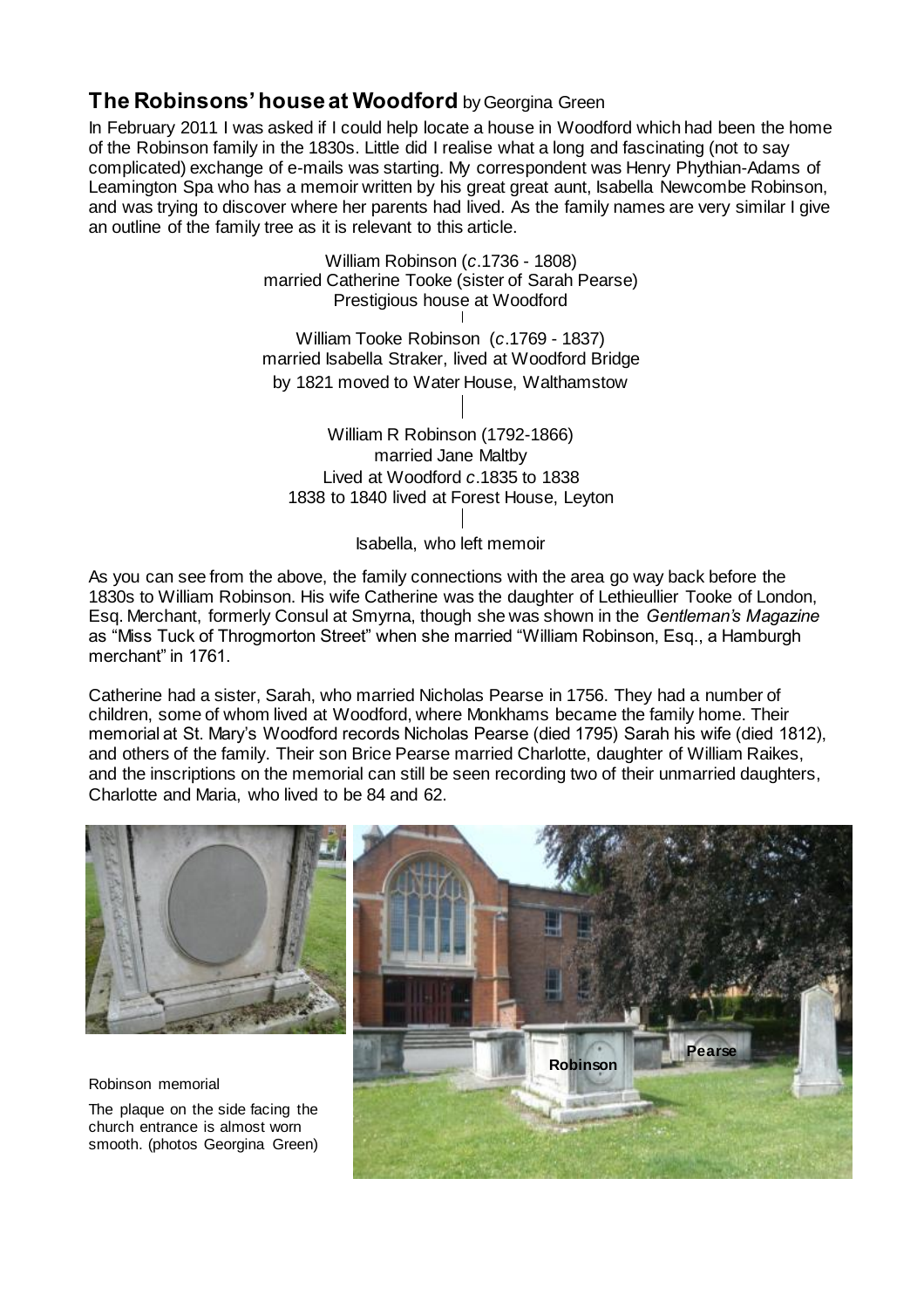In 1804 Catherine's husband, William Robinson, (who was a church warden 1792-3) was shown as paying rates in Woodford on a "Capital brick mansion, replete with offices, walled garden and yards etc. and a hoppett (small field) of 5 acres." He was rated at £80 so it must have been one of the best residences in the parish. Catherine's sister, Mrs Pearse, was rated at £60 for her house and garden. This was situated to the east of the Green near Inman's Row, north of Twentyman Close. She also paid an additional £75 10s for 33 acres which was pasture and "Little Monkhams Grove". About 1820 her son, Brice Pearse, transferred the name Monkhams to a newer building (the site is now covered by Park Avenue), and demolished his mother's old house.

William Robinson died on 24th December 1808, aged 72 and was buried at Woodford. His widow, Catherine, died in 1820. Her death is recorded on the family memorial which stands right in front of St.Mary's church, Woodford, though much of the information has long been lost and what remains is worn away and impossible to decipher.

Henry sent me details he had transcribed from the memorial information in the 1960s. From this and other sources I can tell you that

Elizabeth, eldest daughter of the late William Robinson Esq. died in April 1820 in her ?43<sup>rd</sup> year, Catherine the younger/est? daughter died in April 1827

Charles Robinson Esq. the eldest son, died in his 71st year in 1836.

The north side of the memorial said:

Sacred to the Memory of William Tooke Robinson Esq. of Walthamstow,

Second Son of William Robinson, Esq. of this Parish departed this life the

14<sup>th</sup> of February 1837 in the 68<sup>th</sup> Year of his Age.

Isabella Robinson Relict of the above died July 6th 1853 Aged 82 Years

William Tooke Robinson had lived for some years at Woodford Bridge, probably in a house previously occupied by retired East India Captain Jeffery Jackson, which was approximately where Gaynes Hill Road is today. From here he moved to the Water House in Walthamstow. (This became the home of the Morris family after William Morris senior died in 1847 and they moved from Woodford Hall. It is now the William Morris Gallery.) William Tooke Robinson was the son of William and Catherine Robinson, and the father of William R. Robinson who lived in his grandmother's house in the 1830s.

William R. Robinson had married Jane Maltby and her brother, Henry Maltby, rented Forest Hall, Oak Hill, about a mile away, as well as a house in Regent's Park. William R. Robinson later lived at Forest House in Leytonstone (the site is now covered by the car park of Whipps Cross Hospital) and was a director of the Bank of England and a 'Russia merchant'.

#### Now you know something of the family, I'll go back to the beginning: **where was the house in Woodford which had been the home of the William R Robinson family in the 1830s?**

It was described as a"Capital brick mansion" in 1804 and this was the house left to Catherine, which was eventually inherited by William R. Robinson. At first I thought it was part of The Rookery in George Lane, as the tithe award (confirmed in 1840) shows the house as owned by William Malins, lately occupied by Robinson, but this turned out to be a different family, that of George Robinson – no relation.

After much e-mail discussion, my scanning various documents to send to Henry, and his visit to the Essex Record Office, we agreed that a house near the top of Salway Hill, on the west side south of Bunces Lane had been the home of Mrs Catherine Robinson before her death in 1820. This is indicated in Cary's New Itinerary of 1817 and is confirmed on a map by John Doyley dated 1815-6 at the Essex Record Office. The plot is shown  $\frac{1}{\sqrt{6}}$  as belonging to W. T. Robinson on the map by John Doyley dated 1832 which is on display in St. Mary's church.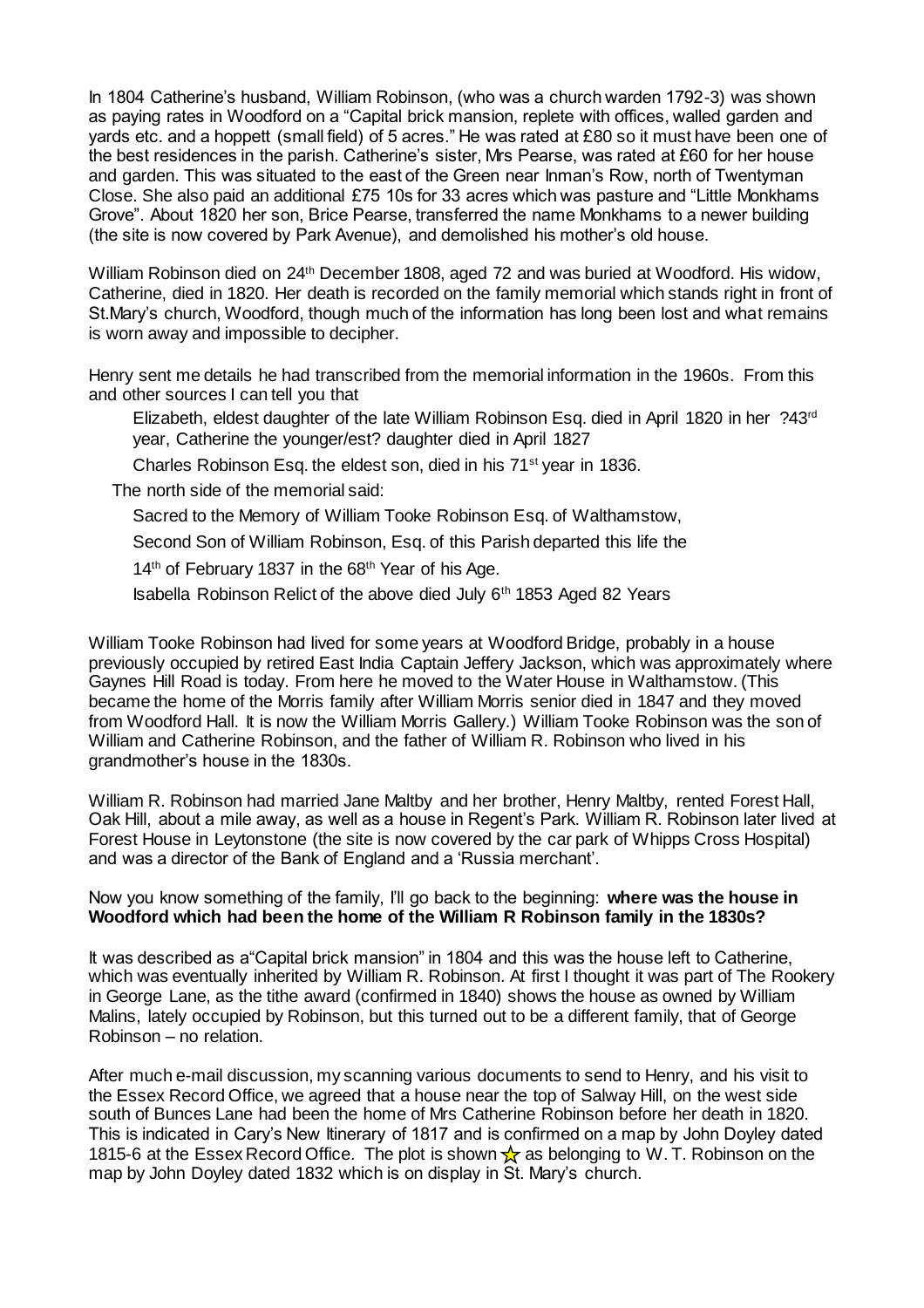

Woodford Parish Map at St Mary's church by John Doyley, 1832 (photo Georgina Green)

While at the ERO Henry had also consulted a parish Poor Rate Book of 1836 (which I have since seen myself) and he wrote to me "In the 1836 Overseers' rate book, following Peter Mallard's entry for his house and other properties, is:- Occupier, Thomas Gibbins, Owner, Tooke Robinson Salway House, Salway Hill, Annual Value £60, assessed at £45, plus some land." The Tithe Apportionment for Woodford, 1838, confirmed 1840, has Thomas Gibbins occupying a Mansion, Offices and Garden, two acres, two rods, two perches, and an Orchard, two acres, one rod, 17 perches ---- exactly the same sizes as Mrs. Robinson's property in 1815. The Owner of both was William R. Robinson.

It seems that William Robinson (d.1808) was living in Salway House, Salway Hill, Woodford, at least from 1804 and that this was the house he left to his widow, Catherine. In 1819 she left it to her son William Tooke Robinson and he held on to it after buying Water House and land in Walthamstow. William R. Robinson inherited it in 1837 but probably had to sell it in 1847. Thomas Gibbins appears in Pigot's 1839 Directory of Essex under ACADEMIES  $\sim$ Salway House, Woodford. In the 1841 Census he appears as Schoolmaster with his family, one assistant and 19 boys aged from seven to fourteen. I cannot find him after that.

All this is particularly interesting because the name 'Salway House' is given to another house, on the opposite side of the road between the Naked Beauty (Hurst House) and Salway Lodge, on the Ordnance Survey map of 1865 and it has long been accepted by earlier historians that this was always the case. This property is shown on the 1832 map and tithe map as occupied by Geo. Wood. It is a somewhat small house compared with the Robinson mansion, but it was greatly altered by J. R. Roberts in 1880.

By 1865 the site of the Robinson house had been built over with at least a dozen houses along the road, so it is possible the name was transferred across to the east side of the road when the house was demolished.

It is thought Salway Lodge near the top of what became known as Salway Hill was the home of Richard Salway (*c*.1701 – 1775) a wealthy gentleman who made his fortune trading with Turkey. Assuming Henry is right, it seems the home of Richard Salway was the (Robinson) mansion on the opposite side of the road which is much larger than either of the buildings on the east side.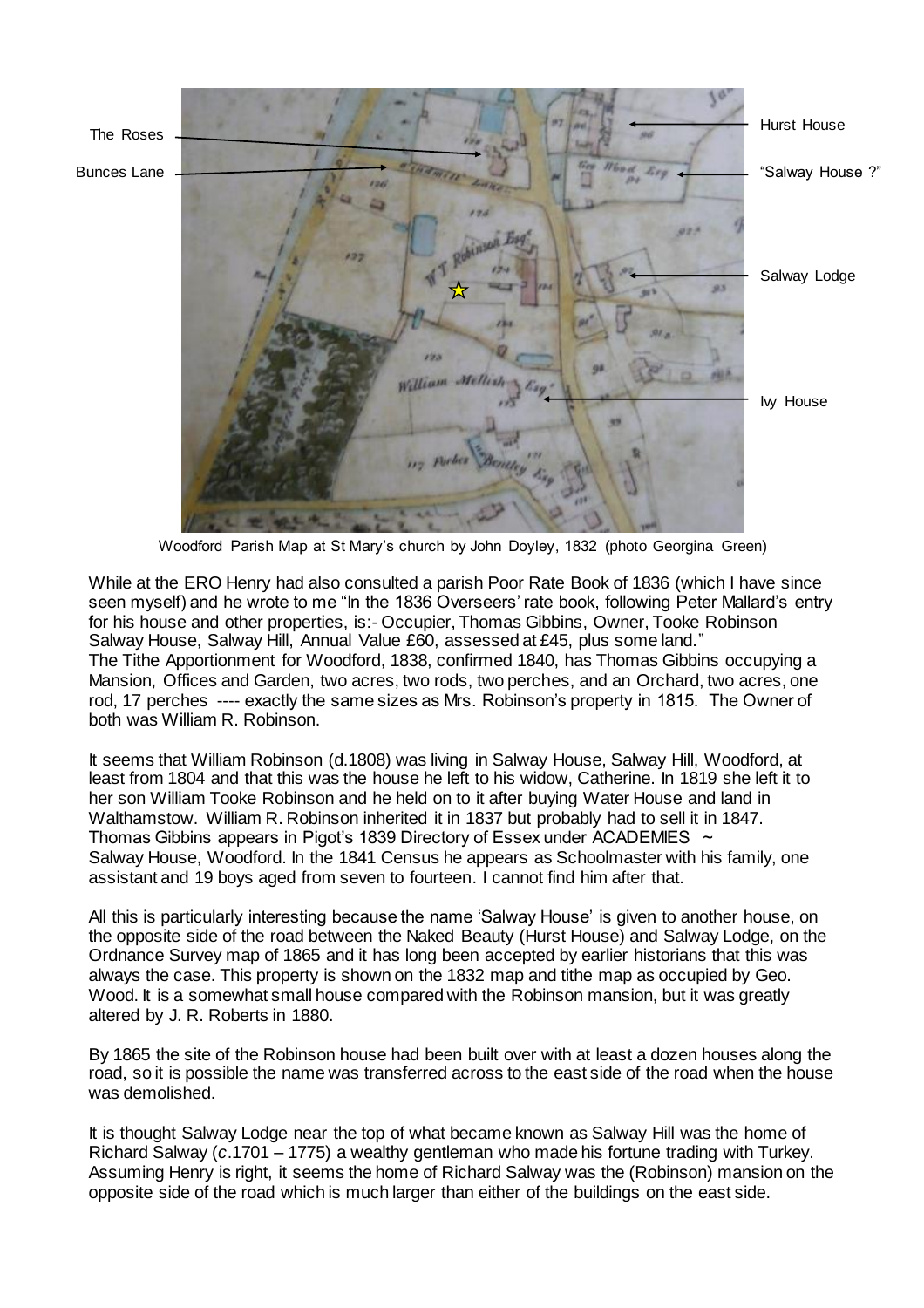So we had identified the home of various members of the family at Woodford Bridge and on Salway Hill, but given that Salway House was occupied by Thomas Gibbins, we still needed to find where William R. Robinson and his family lived. The 1836 Overseers' rate book provided a clear indication in that Wm. R. Robinson was listed at a substantial property very close to the shop owned by Geo. Liddle which was near the George Inn. I think it could be Truby House, as

illustrated in *Fifty Pictures of Old Woodford*. (and shown here)

Henry sent me an account written by William and Jane's daughter Isabella. She describes how "we settled at Woodford... in an old fashioned red brick house with a row of limes outside the wall of the park. Such fruit walls we had, I remember, and our dear cow, Colly, liked the peaches as much as we did and invariably got loose when they were ripe and ate as many as she could. Then the delicious 'syllabub under the cow' as we children called it because the cow was milked into the bowl.



Here the boys kept hawks and our disgust was great at the raw meat they fed upon. Many pets we had – Dash the spaniel, Blenheim, Nott (?) the Newfoundland, who dived into all the dirty ponds, bringing up old tin kettles and other rubbish, nearly knocking us down in his wild career and covering us with mud.

Through the garden, near the ha ha, ran a little stream and the tiny bathing place, overshadowed by trees, had always a mystery for me. The dear old cedar too, where we often dined and where one day I remember my father throwing our baby boy Lucius's sugar loaf hat at our nurse Jervis. A ghost of a rocking horse, too, which always lived in the shrubbery was our great delight."

#### © Georgina Green, 20th March 2012 *With thanks to Henry Phythian-Adams for his amazing and painstaking research.*

### **The Salway Family** by Georgina Green

Having completed my research on the Robinson's house and written it up (see above), I shelved it as I was busy trying to finish my book on Sir Charles Raymond. Now this is published I decided to go back and follow up some references I had come across about Richard Salway. I had discovered Richard had a more important brother, Theophilus, who also lived at Woodford but was not buried here so does not show up in the parish records. The further I investigated, the more complicated it became, and I discovered that some previously published information was incorrect. The article I wrote for WHS newsletter in Autumn 1997 gathered together all the information I could I find about Richard Salway at that time but I now know my conclusions were based on flawed foundations.

After the devastating fire at St.Mary's church, in 1977 the Passmore Edwards Museum published a history of the church and details of all the memorials, many of which had not survived the fire and subsequent exposure, in *St Mary's Church, Woodford, Essex* by J W S Litton and F R Clark. The memorial to Richard Salway is listed on page 21 as Richard Salway, Marble ledger stone, originally in the floor of the chancel in the church of St.Mary, in 1816 moved to the west end of the south aisle; accidentally destroyed in 1972. It goes on to say that "Richard Salway was one of the principal inhabitants of Woodford and lived at Salway Lodge; he was a Director of the Bank of England and died in July 1775 at the age of 74. Salway left £100 to be given to the Rector (then the Rev John Shepard) to be 'distributed to the poor in such proportions as he should think proper.' According to the Vestry Minutes this was done. Jane Salway, Richard's daughter, married a Benjamin Booth of Middlesex at Woodford on 15<sup>th</sup> July 1760."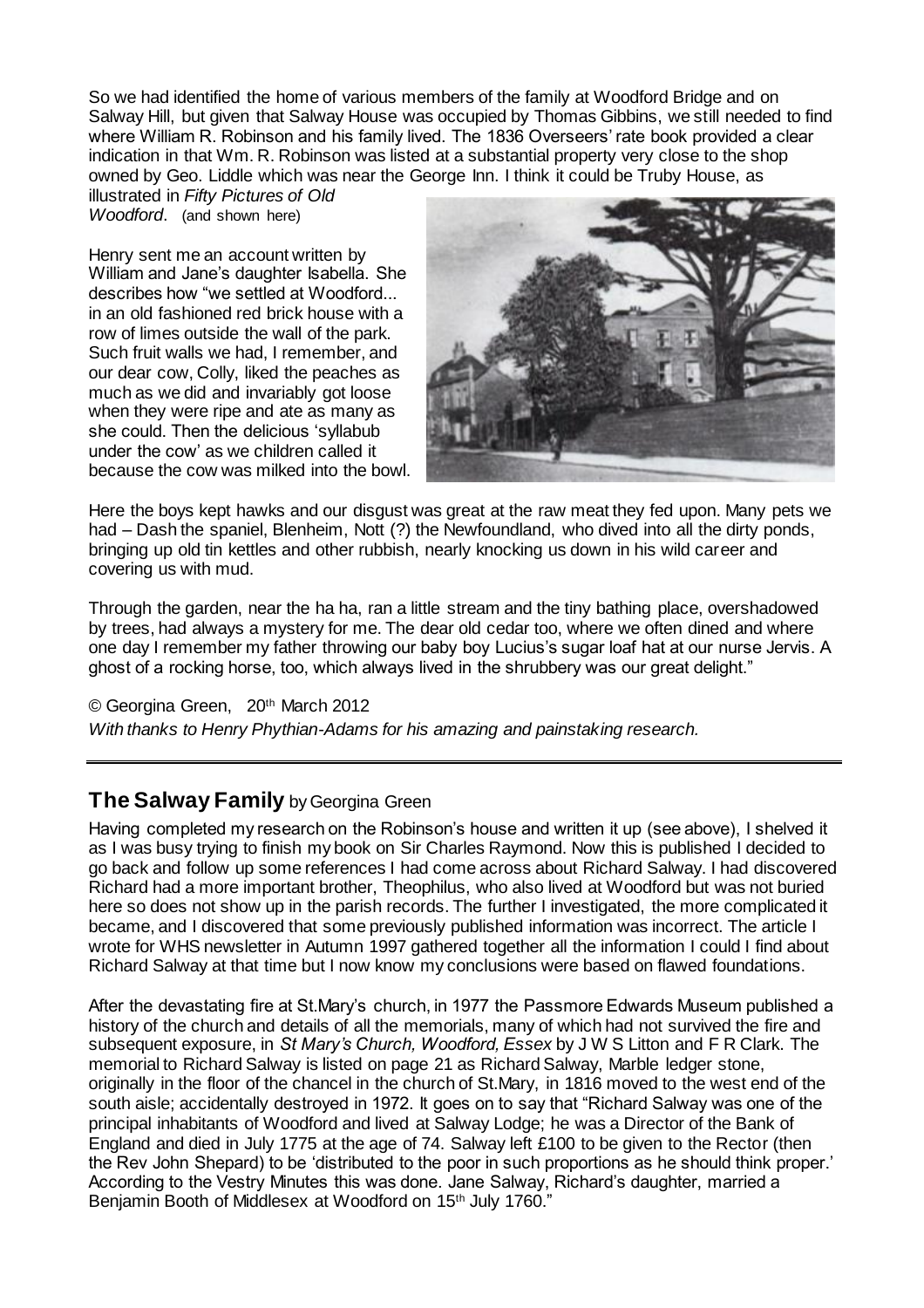On page 22 there is an entry for a marble ledger stone to Mary Salway, also accidentally destroyed in 1972. It goes on to say that "Mary Salway who died on  $2<sup>nd</sup>$  December 1783, aged 79, was the widow of Theophilus Salway, and mother of Mary Cartwright." However there is no burial shown at St Mary's, Woodford, for her husband.

After considerable investigation I have now uncovered some more details of the family and, unfortunately, this usually reliable source has several flaws in these entries, some repeated in the Society's transaction *Woodford Village to Suburb*.

#### **Richard Salwey (***c***.1701-1775)**

Firstly, the surname of the gentleman was spelt Salwey in his will (PROB 11/1010) and the documents quoted below. His burial is recorded at St Mary's on 29th July 1775, aged 74. I found an entry in the Gentleman's Magazine which reported the death on July 20<sup>th</sup>,1775 of 'Richard Salwey Esq, one of the oldest Directors of the South Sea Co.' Newspapers reported Richard Salwey's election as a Director of the South Sea Company in 1742/3 and then again in 1760 and later. He may have been elected in the 1750s too.

While doing research into the business life of Sir Charles Raymond I looked at the archives of the South Sea Company from 1760 to check that Raymond served as a director. I can confirm that Richard Salwey was also a Director from 1760 and that he was Chairman of the Accounts Committee in the years I checked: 1763, 1766, 1769, 1772 and in 1775 when he died. The records which I checked for 1767 confirm he attended 28 of the 32 meetings of the Court of Directors held that year, just missing those in April and early May, so he was certainly very conscientious in their service.

The Bank of England websites show that Richard Salwey was not a Director but that Theophilus Salwey served in this post for 13 of the years between 1743 and his death 17 years later. (William Hunt of Woodford Hall was a Director from 1744 until 1762 and served as Governor 1749-51.)

#### **Theophilus Salwey (***c***.1699-1775)**

 $\overline{a}$ 

So turning to Theophilus, I found a reference  $3$  to him in 1746 as Theophilus Salwey of Woodford, and again in his will [\(PROB 11/856\)](http://www.nationalarchives.gov.uk/catalogue/ExternalRequest.asp?RequestReference=PROB+11%2F856) dated 7<sup>th</sup> May 1760 he calls himself Theophilus Salwey of Woodford. However, I discovered that he had been buried at St Laurence church, Ludlow, where his memorial states he died on 28<sup>th</sup> April 1760, aged 61. I have made contact with a historian at Ludlow who has been helpful but it is a complicated family with the same names in each generation. It seems likely he was descended from a Richard Salwey (1615-1688) who was appointed ambassador at Constantinople in 1654.

The father of Theophilus and Richard was Edward Salwey who died on 22<sup>nd</sup> July 1731 and was buried at All Saints church, West Ham on 25th July 1731. The *London Evening Post*, July 22 – July 24, 1731 reported that "On Thursday morning died, at his house at Stratford, Mr Edward Salwey, an ancient, eminent and wealthy Turkey Merchant of this City, [i.e. someone who trades with that country] whose son Theophilus Salwey Esq, is one of the Directors of the South Sea Company." Theophilus had been elected a Director of the South Sea Company in 1727 but I have not investigated this further.

A newspaper account in 1748 refers to Theophilus as an eminent Turkey Merchant and I found a reference to him being elected as Assistant in the Court of the Turkey Company in February 1733. He would have known David Bosanquet who was buried at St Mary's, Woodford, on 15th October 1741 when he was also described as "a very eminent and wealthy Turkey merchant…" Theophilus certainly had a country seat at Woodford in 1743.

<sup>&</sup>lt;sup>3</sup> The British Library has the Burney  $18<sup>th</sup>$  century newspaper archive as a searchable database. This is a wonderful research tool for discovering more about gentlemen and events in this period.